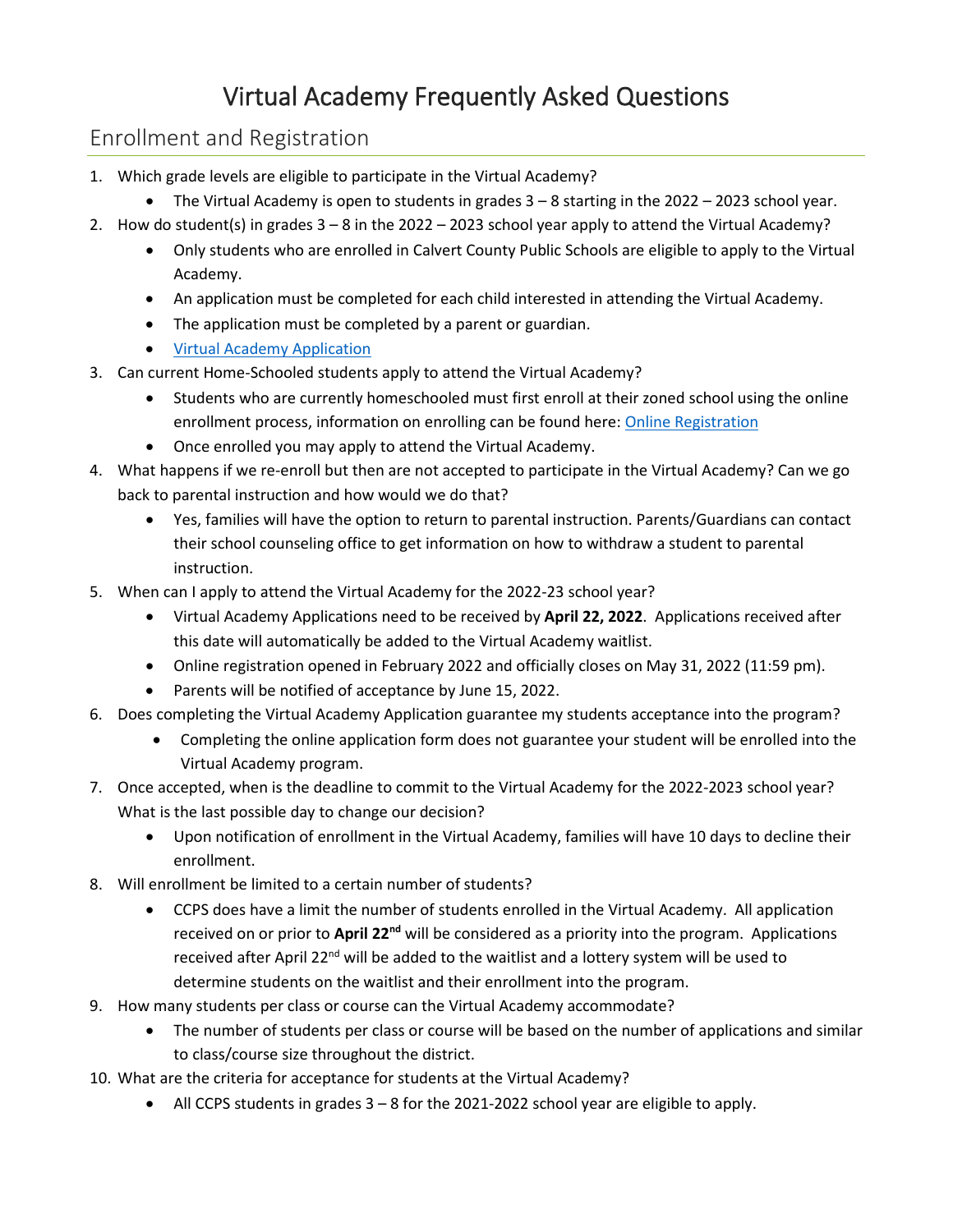- 11. Do you anticipate the Virtual Academy to be a permanent addition to the education offered in Calvert County?
	- Yes, the Virtual Academy will become a permanent part of CCPS educational services.
- 12. What educational service options are available for students in grades PreK 2?
	- For the 2022-2023 school year, CCPS students in grades PreK 2 will attend school face-to-face in a traditional setting at one of our 12 elementary schools.
	- A critical component of early childhood academic and social-emotional learning includes instructional strategies that incorporate movement and hands-on exploration. CCPS believes that we can best meet these learning needs in a face-to-face setting for our PreK-Grade 2 learners. These critical components include:
		- i. Social-Emotional Learning working with others, compromising, turn-taking, sharing, developmental centers, oral language/communication skills.
		- ii. Foundational Academic skills using manipulatives, fine motor (handwriting, using a pencil), and gross motor skills (hopping, skipping, leaping)
	- At the end of the 2022-2023 school year, CCPS will revisit the PreK-Grade 2 instructional setting options for possible inclusion in the Virtual Academy for the 2023-2024 school year.
- 13. How easily will students be able to move back and forth between the Virtual Academy and returning to a traditional school?
	- The commitment for enrollment in the Virtual Academy for the 2022-2023 school year is for the entire school year.

### Curriculum and Schedules

- 14. Will the sample class schedule in the Virtual Academy information change?
	- The CCPS schedules are not finalized and may be altered between now and the start of the school year.
	- Virtual Academy classes will run Monday through Friday and the start and end times listed may have minor adjustments. At this time, the Virtual Academy school day is 8:00 – 3:30.
- 15. When will students get a course schedule?
	- Students attending the Virtual Academy will be provided with their schedules at the start of the school year, similar to how schedules are shared in our traditional school setting.
- 16. Will honors-level courses be offered?
	- At the Virtual Academy, all Core Content courses will be offered with no leveling. Instruction will be differentiated within the class to meet the varying needs of each learner.
- 17. When certain courses are not offered at the Virtual Academy, will students be allowed to attend classes at their zoned home school?
	- Students will not be able to attend classes at the Virtual Academy and in a traditional building setting for courses not offered at the Virtual Academy.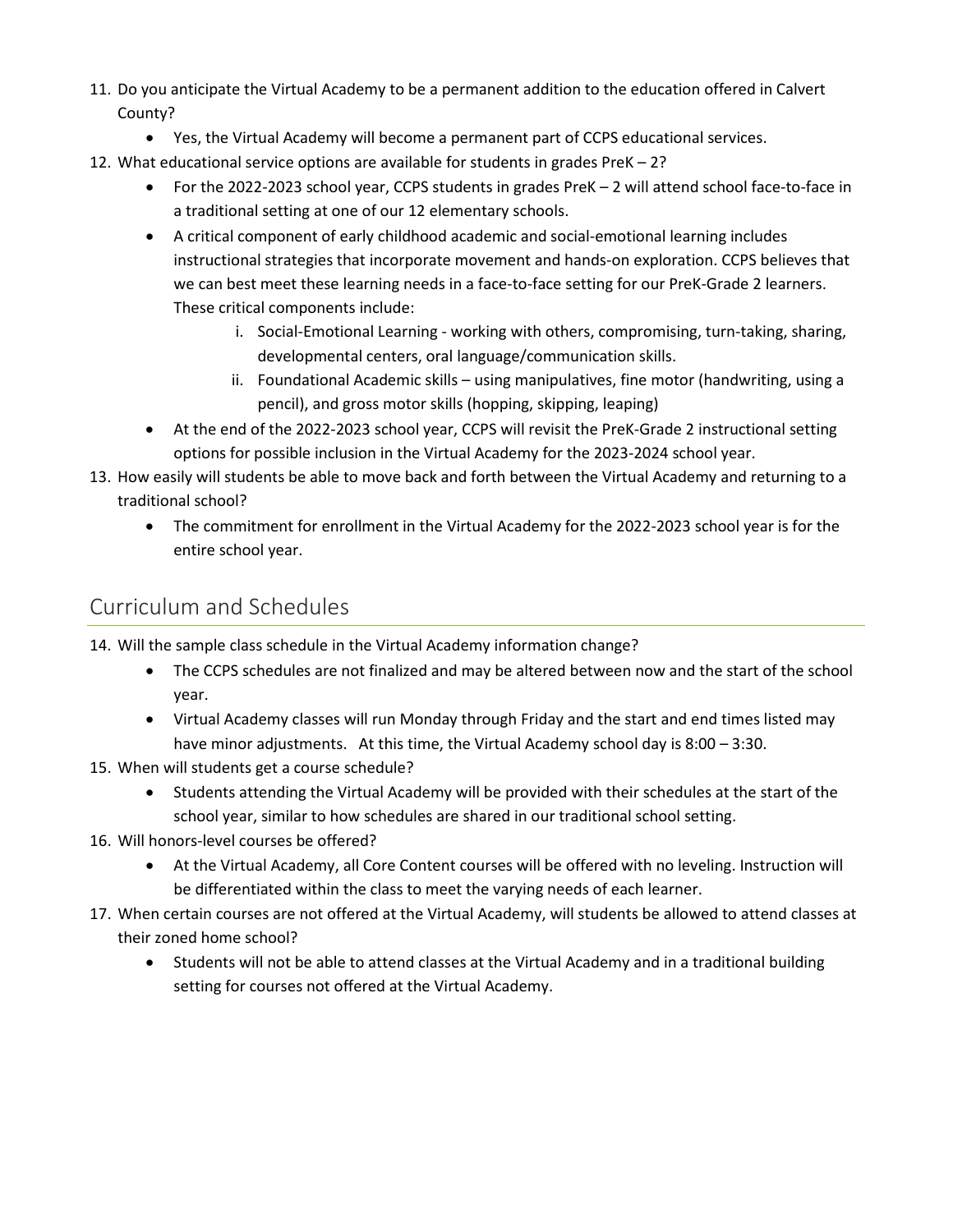18. Will any Art or Music classes be offered?

- At the elementary level, Art and Music will be offered.
- At the middle school level, Art or Music Appreciation will be offered.

19. How much time each day will students have synchronous instruction?

- Daily synchronous lessons using the current sample schedules:
- Grades 3- 5 have 4 hours and 20 minutes plus 30 minutes of mentoring each week.
- Grades 6-8 have 4 hours plus 30 minutes of mentoring each day.
- 20. What will the curriculum look like?
	- The Virtual Academy will use the current CCCPS curriculum.
	- Classes will be designed in collaboration with Instructional and Special Education Supervisors, CCPS teachers, and Instructional Specialists in the Department of Instruction, Special Education, and the Office of Digital Learning.
- 21. Where will students get digital class materials?
	- The Virtual Academy will be using Schoology as their Learning Management System.
- 22. Who will teach at the Virtual Academy?
	- Courses at the Virtual Academy will be instructed by Calvert County Public Schools teachers.
- 23. Will I need to pick up materials?
	- Throughout the year, materials will need to be picked up from the student's designated homeschool.

#### Student Expectations

24. Will students who are not successful at the Virtual Academy be forced back into the school building?

- Similar to a face-to-face school, student expectations for behavior, participation, and growth will be on a per-student basis with scaffolding provided as needed to maximize student success.
- 25. Will attendance be taken for mentoring?
	- Yes, attendance will be taken during synchronous sessions.
- 26. What is the expectation of students at the Virtual Academy?
	- At the Virtual Academy, all students are expected to be in attendance during the synchronous learning sessions through Microsoft Teams with **cameras on and actively participating**. Students will also be expected to complete all the asynchronous work that is assigned. Students will be expected to follow the CCPS Student Code of Conduct.